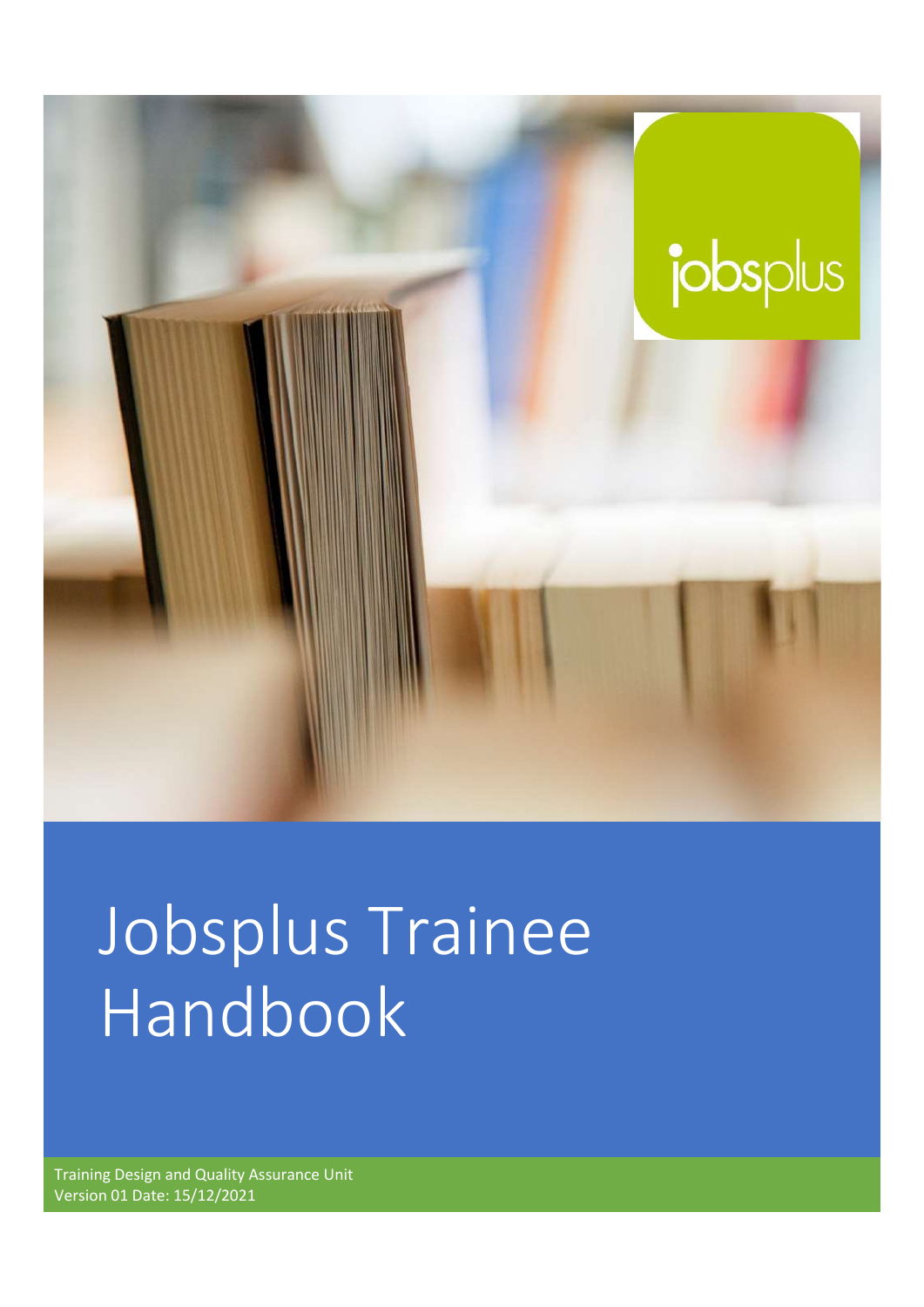Mission Statement

'Our mission is to enhance accessibility to the labour market through modernised and targeted services, whilst facilitating labour mobility and promoting investment in human capital.'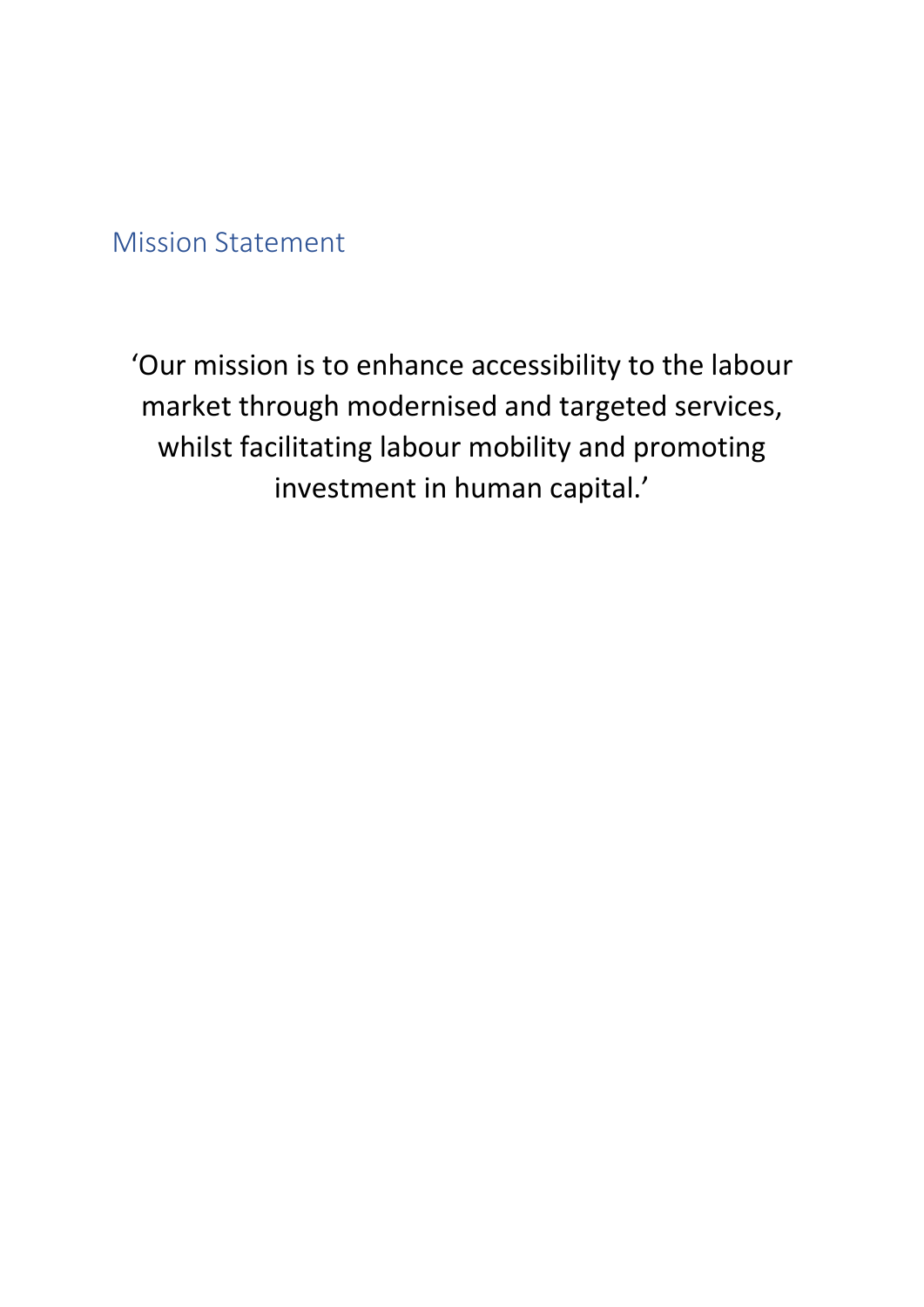# Table of Contents

| 1.    |  |  |  |  |
|-------|--|--|--|--|
| 1.1   |  |  |  |  |
| 2.    |  |  |  |  |
| 2.1   |  |  |  |  |
| 2.2   |  |  |  |  |
| 2.3   |  |  |  |  |
| 2.4   |  |  |  |  |
| 3.    |  |  |  |  |
| 3.1   |  |  |  |  |
| 3.1.1 |  |  |  |  |
| 3.1.2 |  |  |  |  |
| 3.2   |  |  |  |  |
| 4.    |  |  |  |  |
| 4.1   |  |  |  |  |
| 4.2   |  |  |  |  |
| 5.    |  |  |  |  |
|       |  |  |  |  |
|       |  |  |  |  |
|       |  |  |  |  |
|       |  |  |  |  |
|       |  |  |  |  |
|       |  |  |  |  |
|       |  |  |  |  |
|       |  |  |  |  |
|       |  |  |  |  |
|       |  |  |  |  |
|       |  |  |  |  |
|       |  |  |  |  |
|       |  |  |  |  |
|       |  |  |  |  |
|       |  |  |  |  |
|       |  |  |  |  |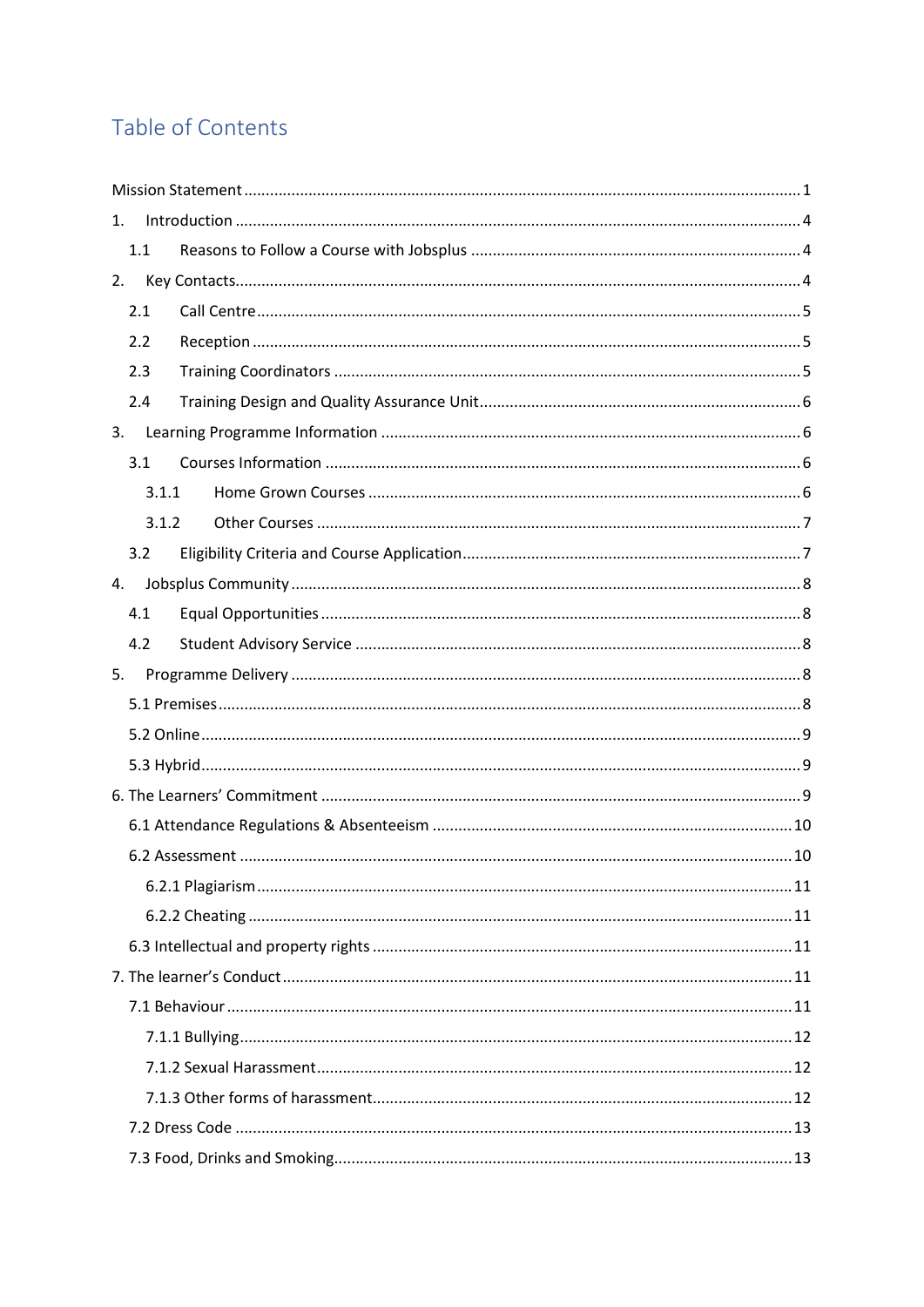| 7.4.1 |  |
|-------|--|
| 7.4.2 |  |
| 7.4.3 |  |
| 7.4.4 |  |
| 7.4.5 |  |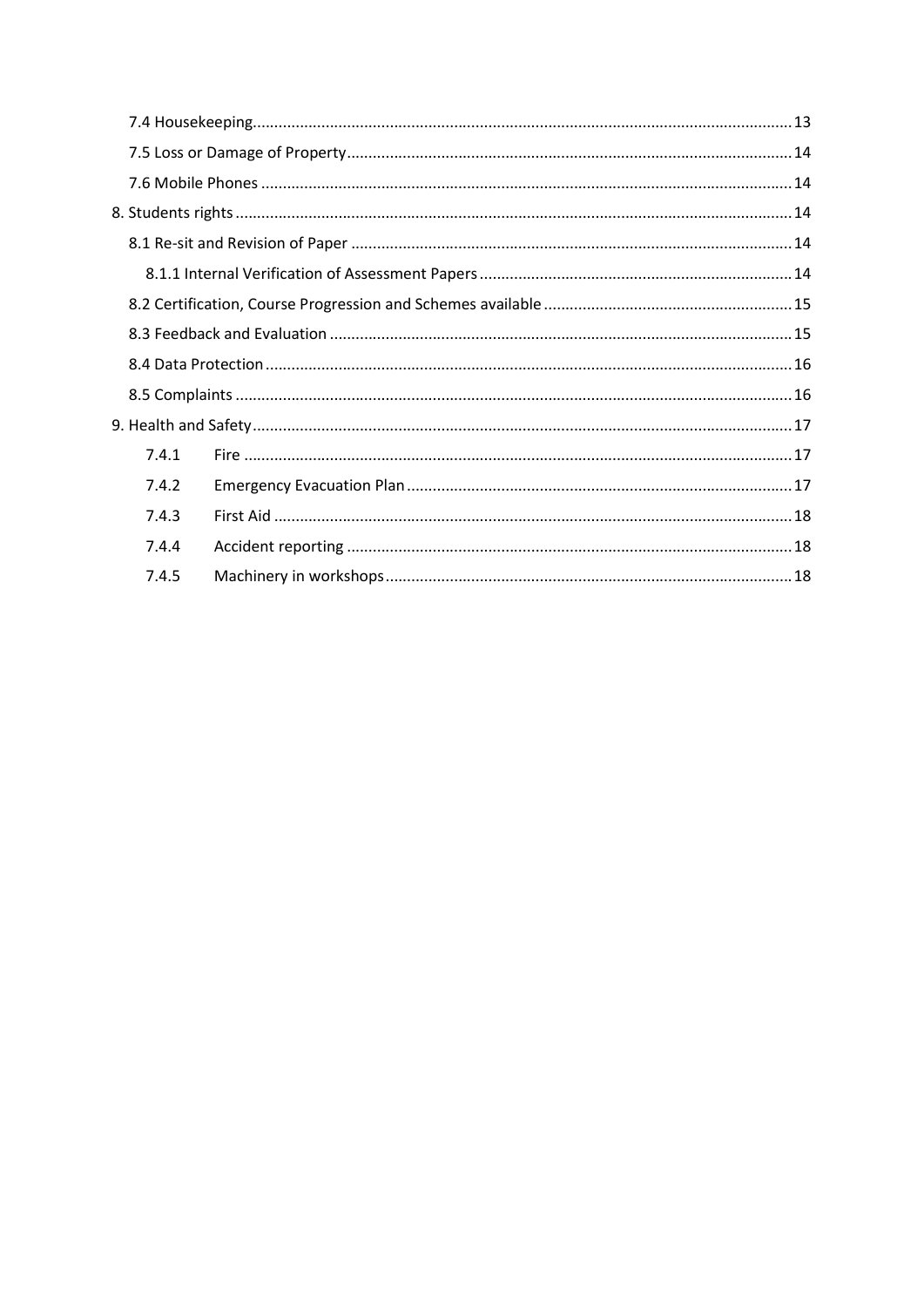# 1. Introduction

Jobsplus would like to welcome all learners and wish everyone success in their course.

This handbook was designed to be used as an information guide for all learners throughout their studies. It includes the rights and responsibilities of all those who are following a Jobsplus' course.

While Jobsplus promises to make its effort to offer learners a positive learning experience, every learner's positive attitude, behaviour, and commitment play an important role in achieving the maximum out of our training programmes.

Trainees are reminded that the rights and obligations listed in this document are meant to prevent unsolicited situations resulting in Jobsplus asking the respective Trainee to stop attending the course.

Jobsplus would like to remind its learners that it is in their interest and their responsibility to seek out and obtain a copy of this document and be familiar with the contents of this handbook.

# 1.1 Reasons to Follow a Course with Jobsplus

There are several institutions which offer different training courses which meet the individual's training needs. That being said, Jobsplus believes that there are a number of advantages as to why one should follow one of our courses:

- Over 85% of our courses are accredited and have been pegged between MQF level 1 up to MQF level 4
- Entry requirements for each course are kept as low as possible
- Each course is offered free of charge to all persons residing legally in Malta; whether employed or unemployed, Maltese or Foreigners
- Courses are offered all year round, so you will not need to wait long to join a course once you have applied
- Course schedules are based on the individual client group. This means that a course may be held in the morning, afternoon or evening, depending on the group's needs
- Over 60% of the courses are currently being held online
- Free transport service is offered to clients. This transport is offered to and from Floriana and Hal Far

Should trainees wish to use their own transport, there is ample parking on site.

# 2. Key Contacts

The first contacts for learners would usually be the course coordinators, receptionist or even the call centre.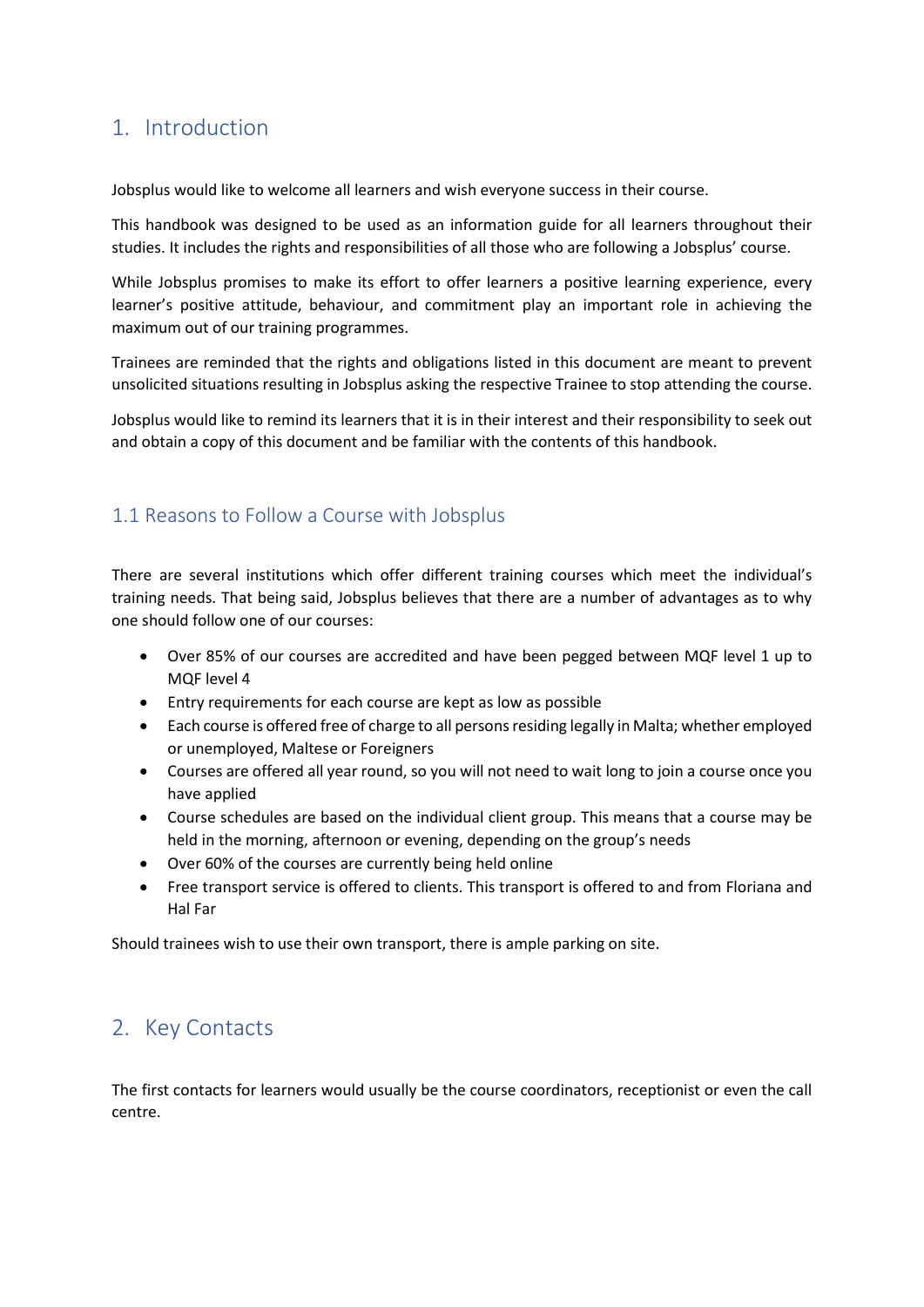# 2.1 Call Centre

The Call Centre provides general information related to services offered by Jobsplus, including, but not limited to, the courses and any schemes which are currently being offered. Apart from this, the Call Centre Agents direct the client to the Jobsplus' representative, who could help the client with their query.

The contact number for the Call Centre is 153.

The call centre representative may direct the client towards the Jobsplus website. Here the client may find all the relevant information on every course which is offered by Jobsplus, and even find a contact number of whom to call next to each individual course. This information can be found in the link below:

https://jobsplus.gov.mt/courses

# 2.2 Reception

The reception is there to help clients with any queries they might have on any of the courses offered by Jobsplus, as well as any queries related to schemes. Should further information on course schedules or further information about a particular course be required, the client is directed to the specific Training Coordinator, depending on the relevant course. The receptionist can also confirm any bookings for a course upon request.

The contact number for the receptionist is 22201610, and the email is training.jobsplus@gov.mt.

# 2.3 Training Coordinators

The training coordinators are the main contact persons for clients. They provide information on trainee eligibility requirements, course info such as course duration, assessment procedures, attendance, course start date and schedules. Training Coordinators help clients register for a course and send a reminder to the clients when the course is about to start. Once the course starts, every query which the trainee might have is usually directed to the training coordinators, who make every effort to help the trainees with any queries or difficulties which they might have.

The Training Coordinators are also responsible for carrying out an induction meeting during the first session of the course. During this induction meeting trainees are provided with a Course Registration Form, course notes are distributed and further details about the assessment methods and pass mark of each course are given out.

A full list of courses, as well as the contact number of the training coordinator responsible for that course can be found below:

https://jobsplus.gov.mt/courses/all-course-list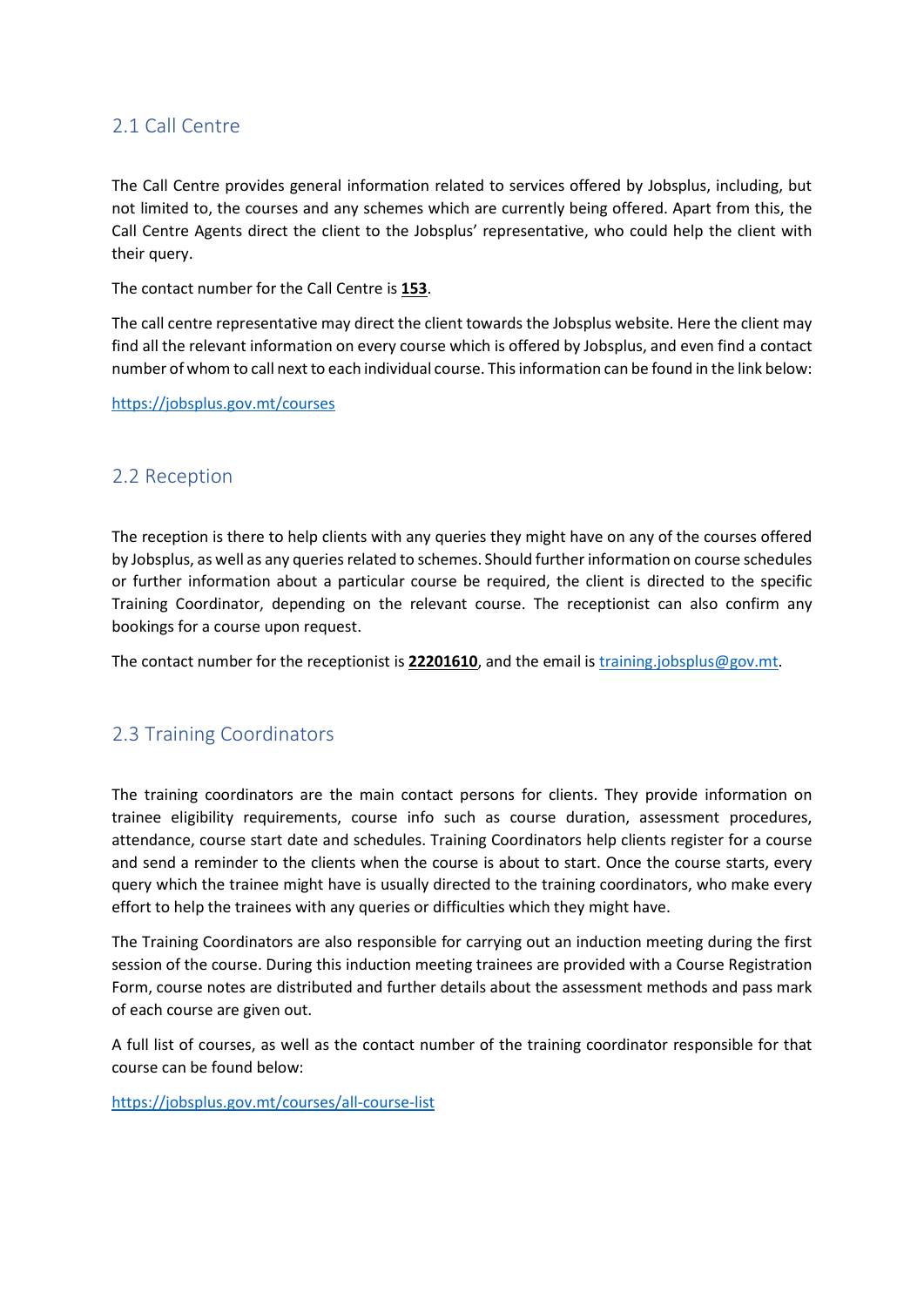# 2.4 Training Design and Quality Assurance Unit

The Training Design and Quality Assurance (TDQA) Unit is responsible for designing the courses and ensuring that the training standards are met and maintained throughout. The TDQA unit liaises with MFHEA in order to get the courses accredited and pegged at MQF levels between 1 and 4. Furthermore, this unit is responsible to set out the assessment procedure for each course and for ensuring that all training material is up to standard and that it address all the learning outcomes of the course/module. The TDQA unit also monitors the delivery of the courses in order to ensure that the course delivery follows a student-centred approach and standards are maintained.

The TDQA unit can be contacted by clients when they wish to apply for a course but do not have the minimum entry requirements, as specified in the link to the website provided above. In such cases clients can send an email to the TDQA unit, highlighting the course which they would like to apply for, and attaching their CV as well as any other relevant qualifications which they may have. The TDQA unit reviews these applications and determines whether the client is eligible to attend the course or not.

The contact email is: qa.jobsplus@gov.mt.

# 3. Learning Programme Information

# 3.1 Courses Information

Over 85% of courses at Jobsplus are accredited by the MFHEA and are pegged at MQF levels between 1 and 4. The workload for each course is defined in ECTS, and the number of tuition hours for each course can be found on the Jobsplus website. The courses are based on the learning outcomes approach, and each course level descriptor is based on defined knowledge, skills and competences which the learner would gain after the successful completion of the course.

Jobsplus has two different types of courses: Homegrown courses and Other courses which are awarded certificates by other entities.

#### 3.1.1 Home Grown Courses

These courses are fully developed by Jobsplus and accredited through MFHEA. Upon completion of such courses, the trainees are awarded a Certificate of Achievement, which is issued by Jobsplus. All these courses are pegged at MQF Levels 1 to 4. Most of our courses fall under this category.

One of our courses, the 'VET Award in Refrigeration and Air-conditioning' is fully developed by Jobsplus and accredited through MFHEA but students can also apply for the Category 3 license with MCCAA after completing the course.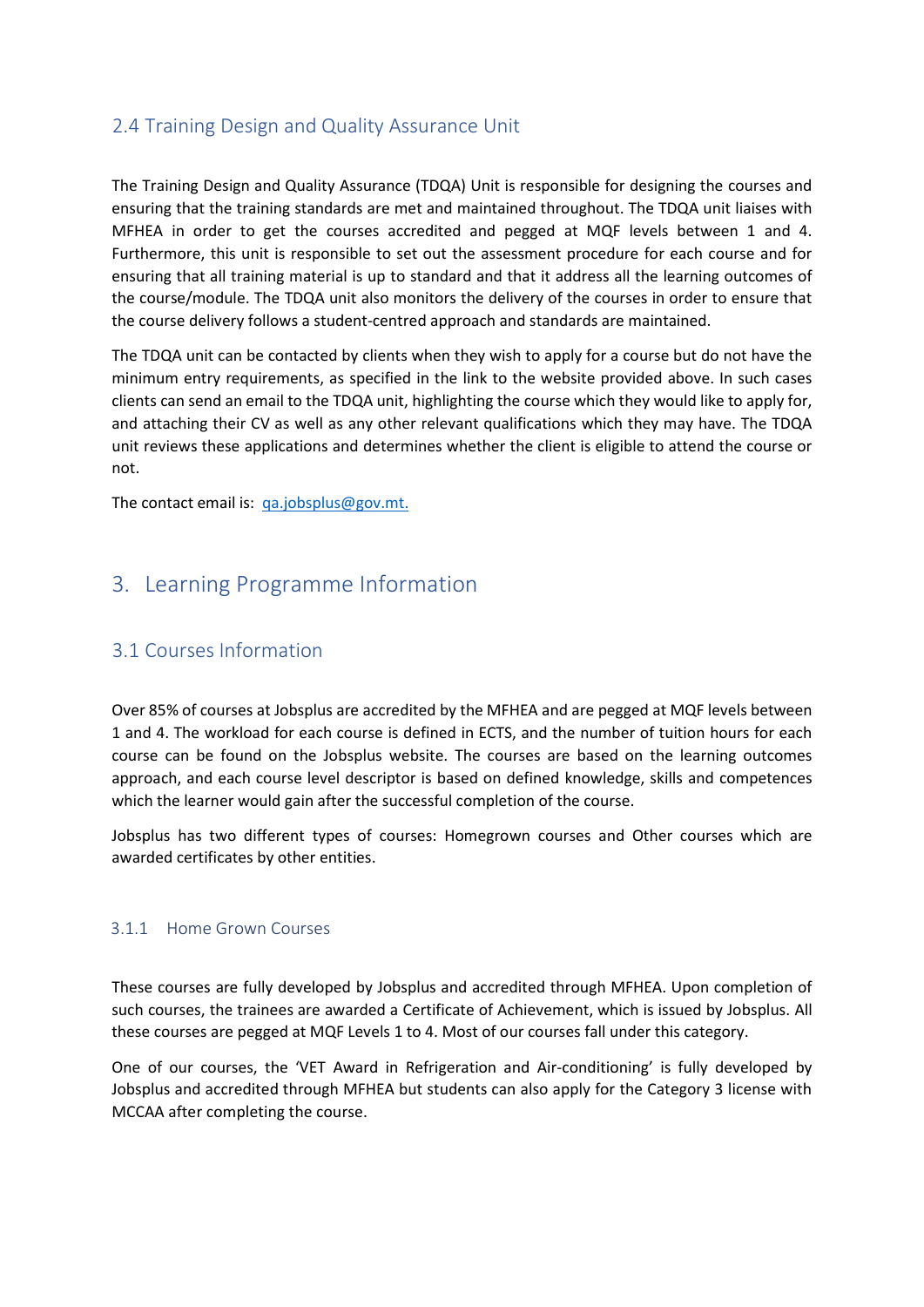## 3.1.2 Other Courses

Jobsplus offers a number of other courses which have not been accredited by MFHEA. There are three types of courses in this case:

- Courses which are offered by Jobsplus on behalf of another entity, such as ECDL and Food Handling, where the certificate is issued by such an entity (not Jobsplus)
- Courses which are offered by Jobsplus, where no assessment takes place. Such courses enable the individual to sit for an assessment with the legal entity, such as Electrical Domestic Installations License A course
- Courses that are fully developed by Jobsplus but are not accredited through MFHEA. These are the 'Sage', 'Certificate in Stone Masonry and Brick Laying' and the 'Foundation English for Foreigners'

# 3.2 Eligibility Criteria and Course Application

Each course has different eligibility criteria, which can be viewed by clicking on the desired course from the below link:

#### https://jobsplus.gov.mt/courses/all-course-list

Before applying for a course, clients are advised to check the eligibility criteria, since they will not be allowed to attend for such a course should they not meet the minimum entry requirements. Once this is done, clients can apply for the desired course. This can be done in various ways:

- By contacting the training coordinator via telephone, (number is provided next to each course
- By sending an email on training.jobsplus@gov.mt, and highlighting which course the applicant would like to apply for and attaching the CV along with any other relevant documentation and qualifications
- By applying for a course through the Jobsplus website directly: https://jobsplus.gov.mt/courses

It is important to note, that although different courses have different eligibility requirements, all courses require the individual to have completed compulsory schooling.

Once a client applies for a course, the client will receive confirmation of his/her application and will also receive the course schedule in due time, informing the applicant of the dates and time of each session.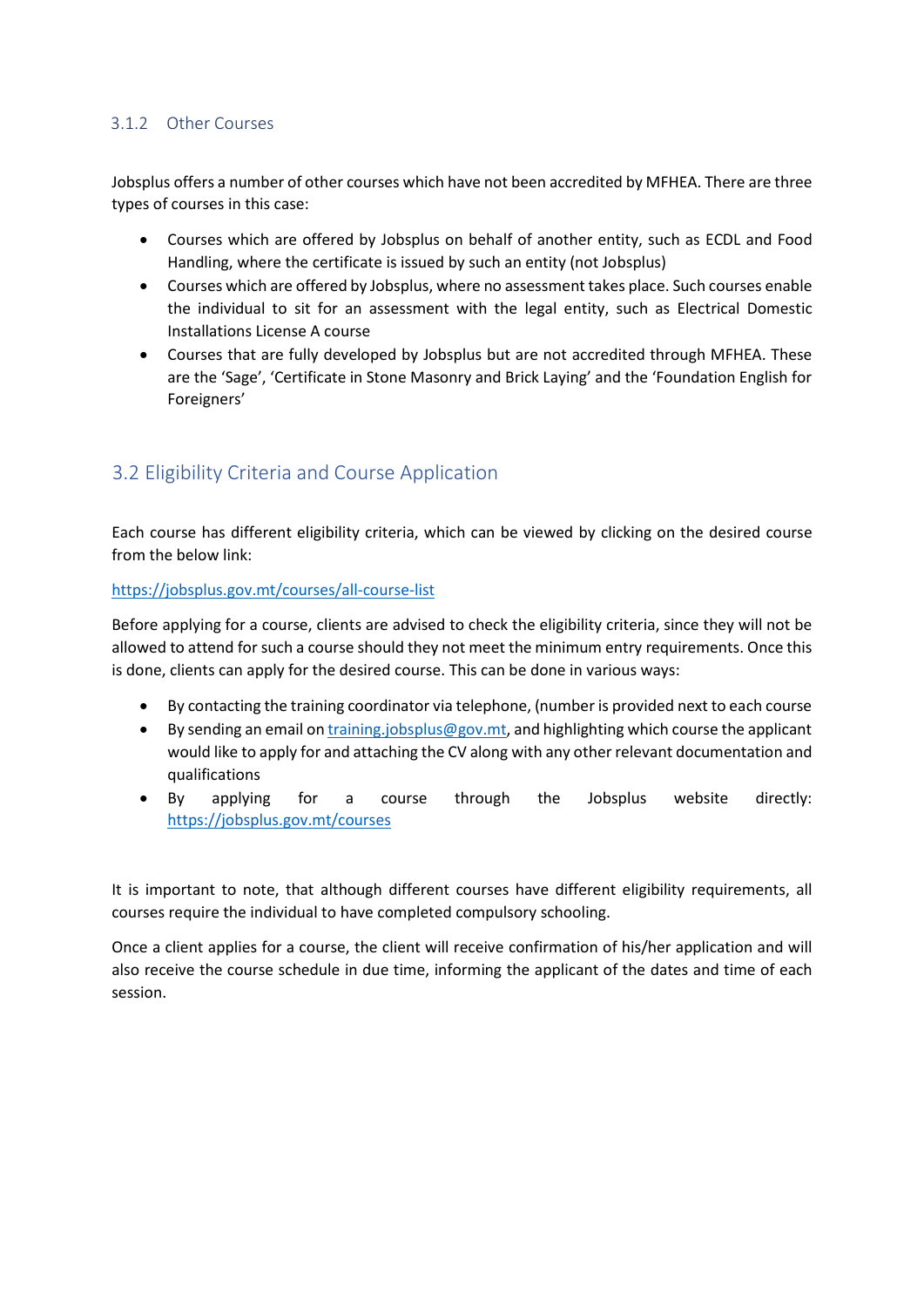# 4. Jobsplus Community

# 4.1 Equal Opportunities

Jobsplus is committed to providing equal opportunities to everyone, irrespective of gender, religion, marital status, family status, age, disability, race or ethnic origin, political views, imposition of personal views and learning capabilities such as illiteracy. Jobsplus values diversity and welcomes all clients to participate in its courses, provided they meet the minimum entry requirements of the respective course, and as indicated in the Employment and Training Services Act of Malta.

Jobsplus promotes an inclusive culture by encouraging good practice in teaching, learning and assessment. Furthermore, Jobsplus provides assessment papers of some courses both in Maltese and English and when possible makes arrangements to accommodate people who are illiterate or have a certain disability.

# 4.2 Student Advisory Service

Learners can contact the respective Training Coordinator for any query or issue which might arise throughout the duration of the course. Any query relating to schedules, course duration, assessment procedures, requesting a resit after having failed an assessment, or even to report on any form of harassment, should be addressed to the Training Coordinators who will assist trainees in whatever they require.

# 5. Programme Delivery

Jobsplus strives to offer the best service possible, while also meeting the learning requirements of its learners. For this reason, Jobsplus offers its courses in three different ways:

## 5.1 Premises

Courses are held on Jobsplus premises, at the Jobsplus Training Complex in Hal Far. This location is armed with a total of 16 classrooms, 5 computer labs and 8 workshops which are used for the various trade and technical courses. Courses are even organised in Gozo and sometimes even at the employers' premises or at local councils, if a specific request is made and provided that the minimum number of learners is reached.

For such courses, learners are expected to bring their course notes with them for each session, since these notes are used by the Trainers during the delivery of each session.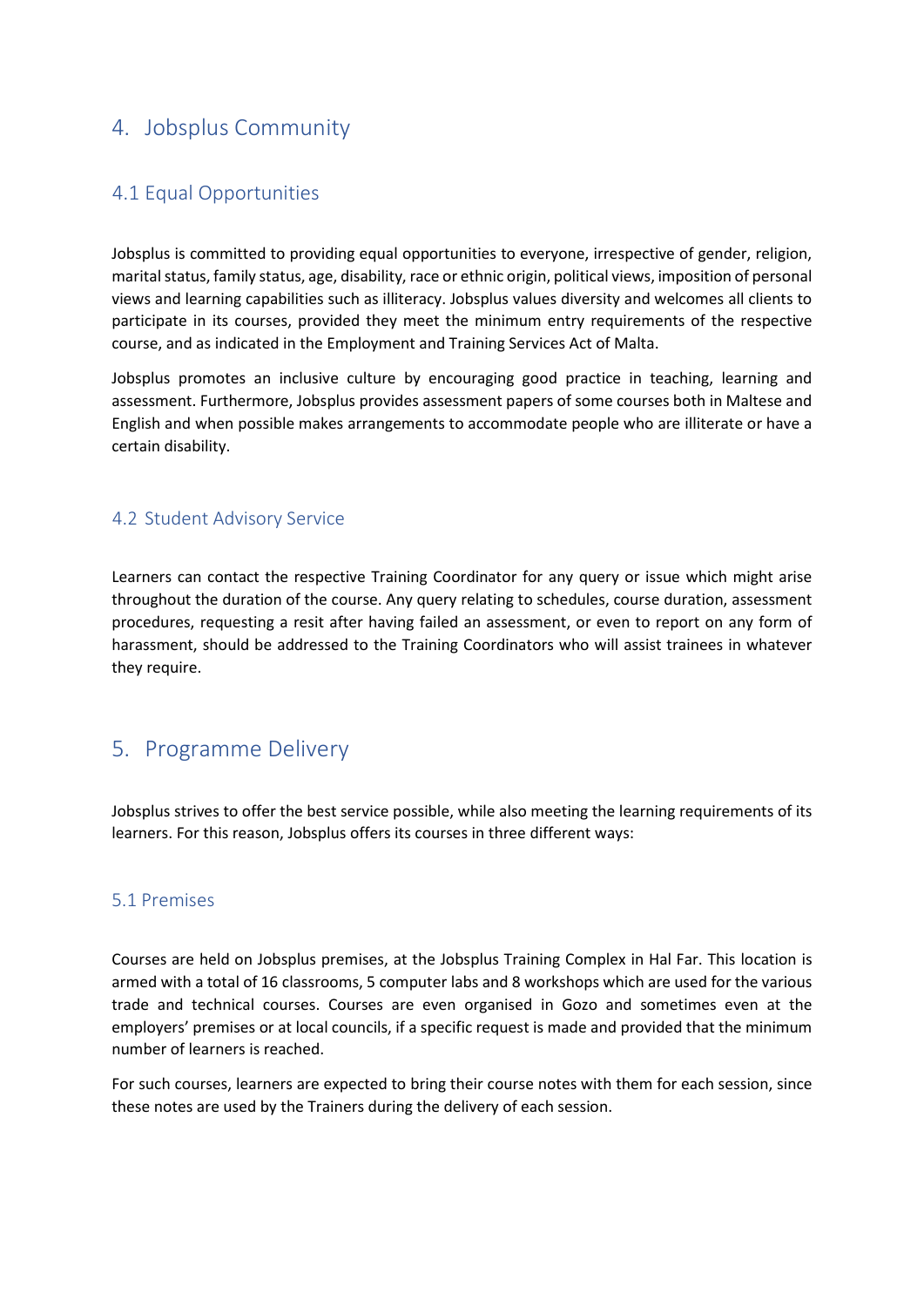## 5.2 Online

A number of courses are also being offered online. For courses which require a practical element, such as First Aid or any of the Trade or Technical courses, the online option is not offered, since such courses require a hands-on element which cannot be conducted online. A link, through one of the various online platforms (such as Microsoft Teams, Zoom or Webex) is sent to all learners by the Trainer, in accordance with the course schedule drafted by the Training Coordinator, which would have been sent to the learners beforehand. For such courses, learners are encouraged to ideally have a personal computer (desktop), a laptop or a tablet to be able to follow the sessions accordingly.

At the start of the session, learners will need to indicate that they are present for that session. When the trainer starts the delivery of the session, learners are expected to turn off their microphones so that there is no background noise interference. Questions can be asked by typing in the chat for everyone to see, or else by switching on the microphone to ask the trainer.

Assessments can also be conducted online, however learners are always required to have their camera turned on throughout the duration of the assessment. For more information on online assessment procedures, learners can refer to the document titled "Online Assessment Guidelines for Trainees".

## 5.3 Hybrid

To cater for all learners needs, some courses may also be offered as a mixture of the two above mentioned methods. There may be instances where some learners would be following the course from home, through an online link, while others would be present in class for a face-to-face session. Such course instances would be conducted in order to cater for the different needs of the learners.

# 6. The Learners' Commitment

Learners are encouraged to be committed to the following:

- Provide accurate and relevant information when filling out the course registration form
- Engage actively in the learning process and participate in class accordingly
- Provide considered, honest and timely feedback to Jobsplus and its staff on the quality of the courses, the teaching and Jobsplus services.
- Inform the course coordinator as early as possible about any disability issues and/or learning difficulties
- Discuss any concerns regarding ongoing assessment and final assessment as early as possible with relevant trainers and/or the course coordinator
- Consult with trainer and course coordinator with issues regarding the course schedule and attendance
- Access and abide to all policies, procedures and regulations relating to the assessment, and where necessary, seek clarification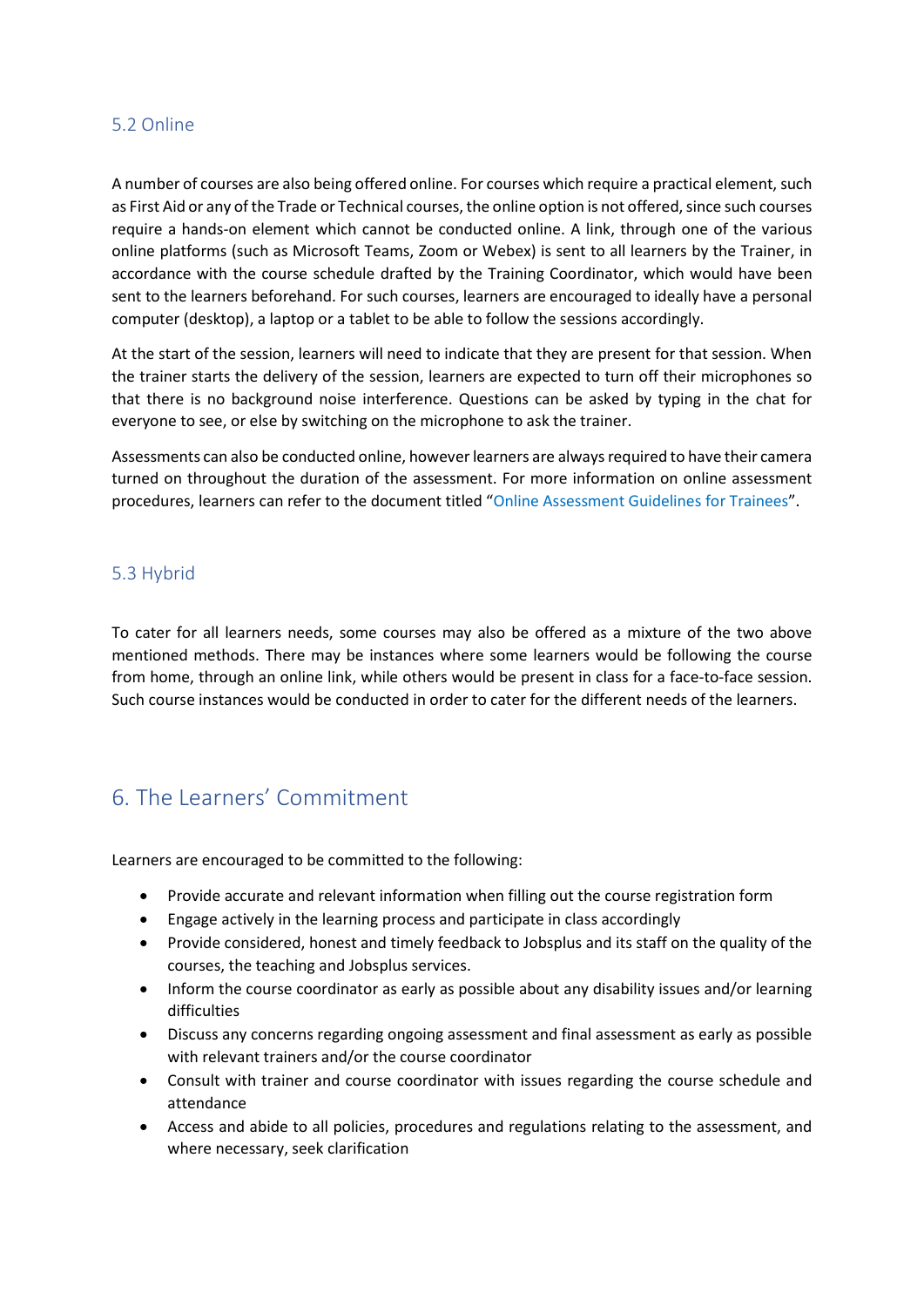# 6.1 Attendance Regulations & Absenteeism

Regular attendance in class is expected of all course participants. Course Attendance shall be recorded on the official attendance sheets kept by the respective Trainer/s and Trainees must adhere to the times listed. Punctuality in class will avoid undue inconvenience to the whole class. As part of Jobsplus' policy to monitor Trainees' attendance, each Trainer is requested to fill in the Late Arrival / Early Departure section on the Attendance Form.

Learners must ensure that their attendance does not fall below 80% in any course (except the ECDL and SAGE courses for which learners are allowed to miss at most one session only). Failing to attend the minimum 80% of the course will result in the learner being considered as a drop-out and thus not being awarded the Certificate of Achievement at the end of the course.

Absence which is due to sickness or other medical appointments form part of the 20% allowable absence. In the case of Trainees who are registering for employment with Jobsplus, dismissal from the course will lead to strike off, which means that jobseekers will be expected to present supporting documentation for their absenteeism during the justification process. For such learners, presenting the medical certificate to the Employment Advisors is recommended.

For online sessions, students who are not responsive throughout the whole session will be marked as absent even if they are logged in the session.

## 6.2 Assessment

Throughout the course, learners will have ongoing assessments as part of their formative or final assessment. Although not all ongoing assessments have marks allocated to them, they are still an important tool for learners and trainers to evaluate whether learners are understanding the underpinning knowledge that is being imparted.

At the end of each module, learners will be required to sit for a formal assessment (that can take the form of an oral exam, a written exam, a project assignment, a practical exam, or a presentation). The type of assessment will depend on the respective course/module. Alternative assessment arrangements may be provided to assist persons with disability or with learning difficulties.

More information on the type of assessment can be found online by clicking on the desired course from the list of courses: https://jobsplus.gov.mt/courses/all-course-list.

During the assessment, Trainees are expected to:

- Remove personal belongings (including mobiles) and course notes or any training material from the desks
- Switch off any electronic equipment
- Keep their cameras on (in case of online assessments)
- Do not talk to or copy from other trainees; and
- To sit at an adequate distance from other trainees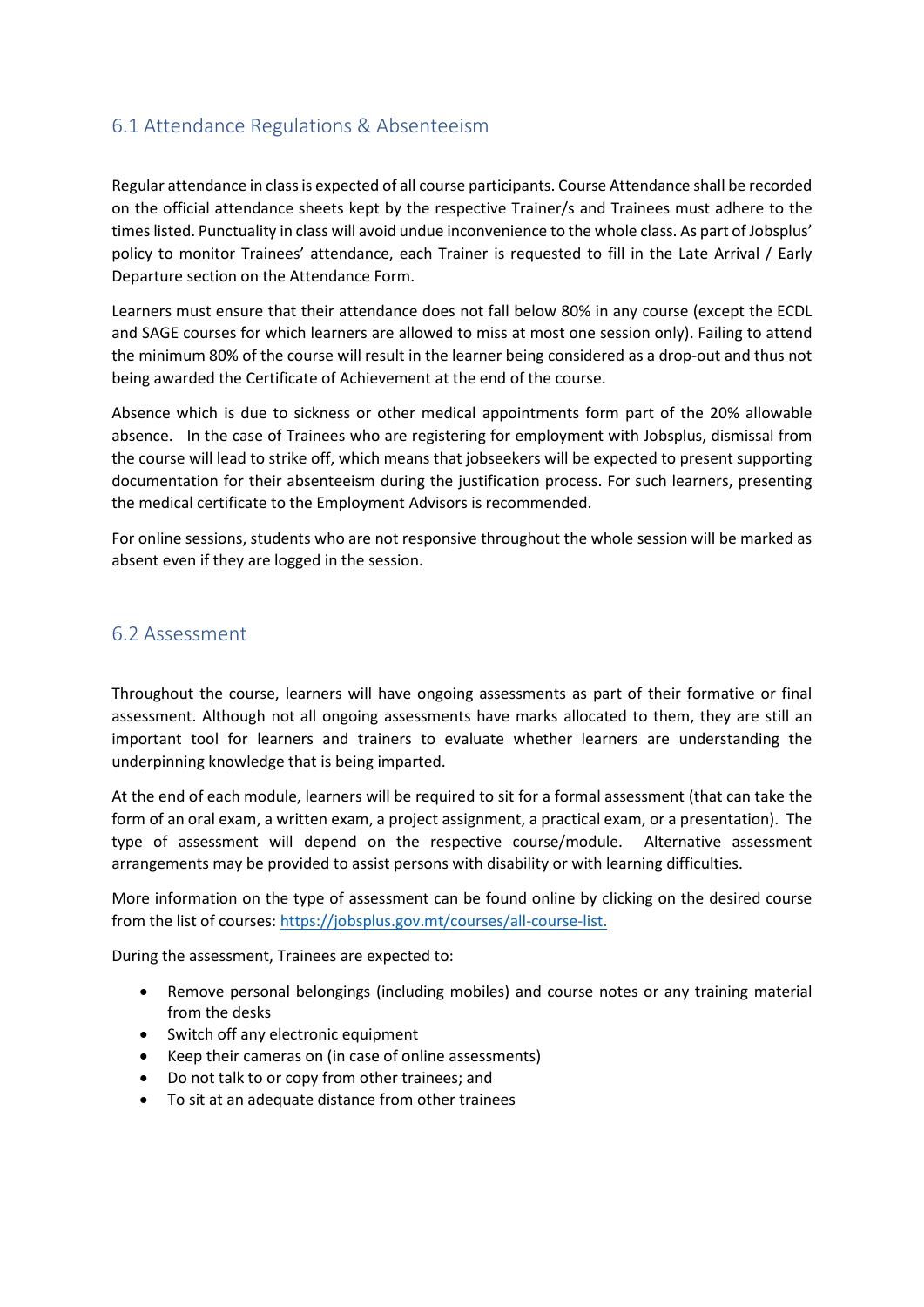#### 6.2.1 Plagiarism

Some of the courses contain Journal Entries as part of the Ongoing Assessment, while other courses require learners to conduct a short presentation or a project assignment as part of the final assessment. In such cases, learners are reminded that plagiarism is not tolerated and if it is detected during any of the assessments, further action may be taken by Jobsplus.

#### 6.2.2 Cheating

Any suspicion of cheating during the assessment will be reported by the invigilator to the Training Coordinator, who will bring it to the attention of the Quality Assurance Unit. When there is suspicion of cheating, or it is evident that there is cheating during the assessment, the learner caught cheating will be asked to hand in the assessment and will be given a fail for that assessment. If learners are caught copying from each other or are caught allowing other learners to copy from their own assessment paper, these learners will be asked to stop from continuing the assessment. They are then informed that their assessment is invalid and that they will be requested to re-sit for the assessment at a later date. Further action may also be taken by Jobsplus in such cases.

Should the Trainer fail to spot trainees who were copying but while reviewing the assessment papers it will result that the trainees had copied, then action will be taken accordingly. If any trainee is caught copying for the second time, either in the same course or in any other future course/s, the trainee will be suspended.

#### 6.3 Intellectual and property rights

Jobsplus reserves the right of ownership of all material (created by Jobsplus staff) used for the delivery of physical or online courses. No material may be reproduced, distributed or electronic recorded. When using any material presented during the lesson, its authors are to be referenced.

# 7. The learner's Conduct

#### 7.1 Behaviour

Mature and disciplined behaviour is expected in all areas of the Training Complex. Proper respect for others as well as towards Jobsplus staff is expected. Procedures indicated in this document must be always adhered to. Jobsplus has a zero-tolerance approach to violence and harassment in all its forms. In cases when the learner feels to have suffered discrimination, a complaint can be submitted as explained in further detail in Section 8.5.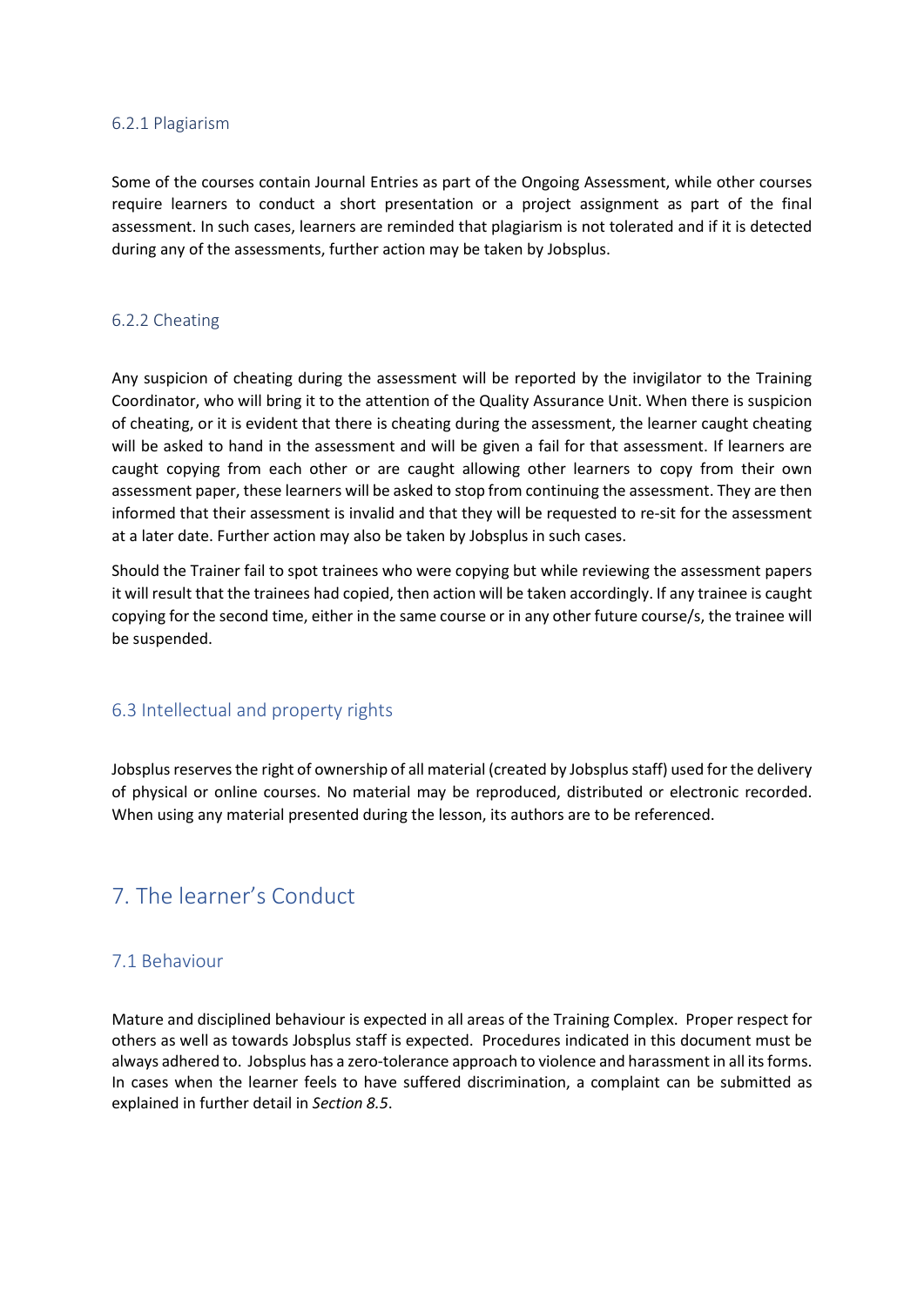## 7.1.1 Bullying

Physical and psychological bullying during training programmes is strongly disapproved of, is unacceptable and will lead to disciplinary action. Jobsplus endeavours to provide an environment that will give all learners the freedom to learn without having to suffer bullying, intimidation, or harassment. Bullying includes:

- Aggressive behaviour towards another person or persons including Trainees, Trainers, staff, or other clients/visitors at the training venue
- Repeated verbal/ psychological harassment
- Constant personal insults and name calling, including in communications via email, social media, and the virtual learning environment
- Uncomplimentary remarks likely to cause serious offence
- Constant ridiculing of a person or persons by another person or persons
- Intimidation and threats in general

Anyone subjected to such behaviour, should immediately inform their Trainer and/or Jobsplus' Training Coordinator.

## 7.1.2 Sexual Harassment

Jobsplus also has policies to protect its Trainees from sexual harassment. Jobsplus recognises that sexual harassment is a form of sex discrimination, which is defined as unwanted conduct of sexual nature, or other conduct based on sex, affecting the dignity of women and men. This would encompass any act or conduct including spoken words, gestures or the production, display or circulation of written words, pictures, or other material, which is unwelcome and could be reasonably regarded as offensive, humiliating, or intimidating. In the event of the above happening, the Trainee should, in confidence, approach his/her Trainer or the Training Coordinator.

Trainees who offend in this manner are liable to dismissal from the course and may be liable to legal action.

## 7.1.3 Other forms of harassment

Misconduct may also include, but is not limited to:

- Discrimination against another person, including the use of discriminatory language
- Damage to or theft of property from the institute or members of staff or learners
- Reckless or malicious allegations against other learners, trainers, or staff
- Persistent failure to respond or comply with formal disciplinary sanctions imposed under the disciplinary procedures or other Jobsplus' policies and procedures
- Use of alcohol and drugs on premises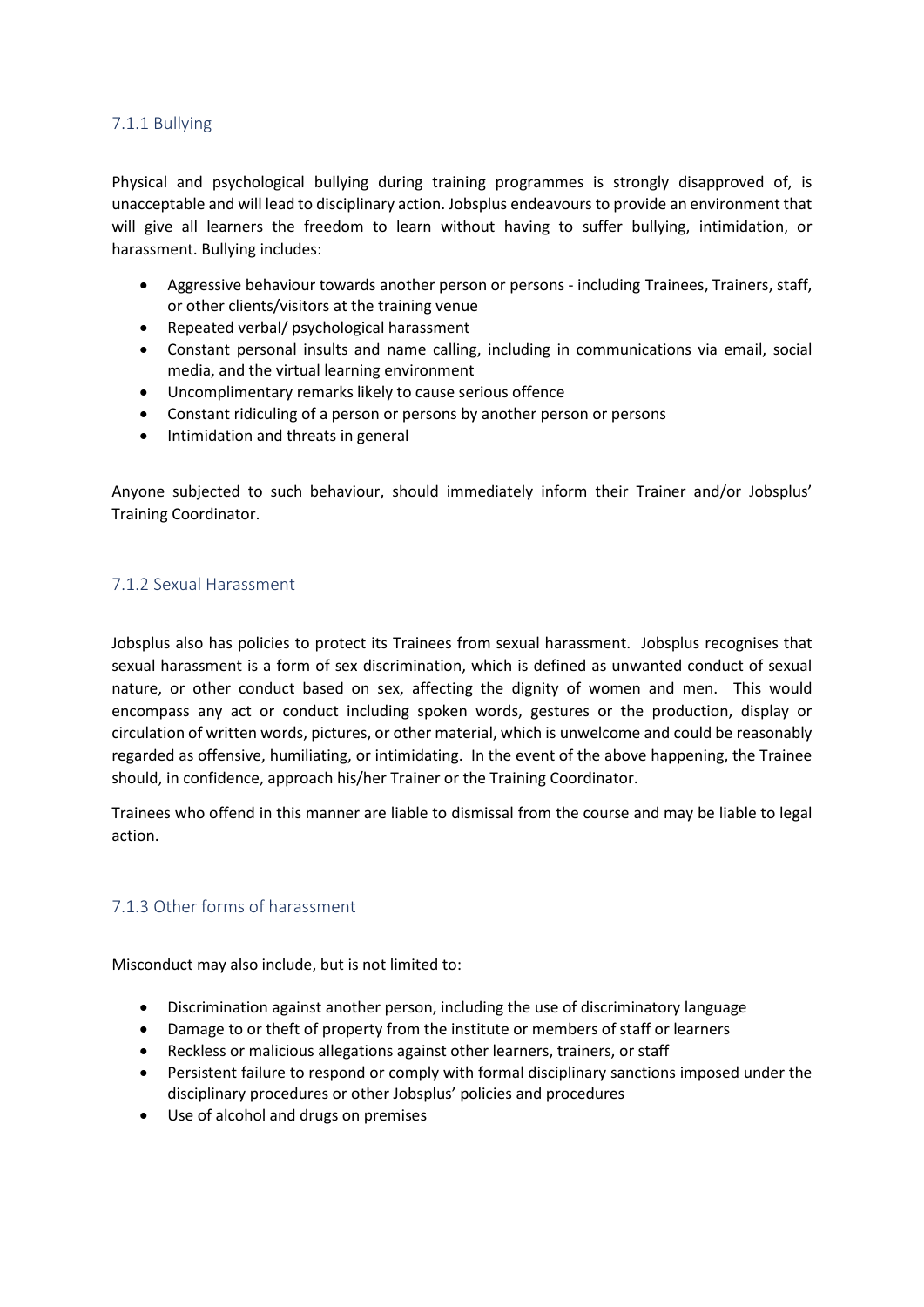Trainees should also avoid any references in their communication which may be considered offensive on the basis of the above-mentioned aspects. Failure to do so may result in Jobsplus taking further action.

Jobsplus disassociates itself from any arguments of personal and confidential nature which may arise between learners. Action will be taken against the importation of such arguments and issues during lecture time.

## 7.2 Dress Code

Dress and appearance should complement the learners' behaviour. Learners are expected to dress comfortably and decently. The dress code prohibits the wearing of very short skirts or trousers, lowcut tops or short dresses, sleeveless vests and flip-flops while attending the training programme. Seethrough clothing is likewise not acceptable.

Learners attending trade courses are expected to wear personal protective equipment. The Trainer or Jobsplus' personnel may reserve the right to stop a learner who is not wearing personal protective equipment from entering the workshop.

It is disrespectful to Trainer, Trainees and Jobsplus staff to keep caps/hats or sunglasses on in the training room / workshops.

Given the current pandemic situation trainees are also expected to wear a face mask and/or visor at all times. Trainees who are not wearing a face mask and/or visor will not be allowed to enter the Training Complex.

Proper attire is to also be worn during online training sessions.

## 7.3 Food, Drinks and Smoking

Consumption of food and drinks should ideally occur outside the training rooms or workshops. For Health and Safety reasons drinking is strictly prohibited in the workshops.

Jobsplus is committed to providing a healthy environment for all learners. Smoking is prohibited inside the Training Complex. This policy applies also to electronic cigarettes which are prohibited wherever smoking is prohibited.

# 7.4 Housekeeping

Learners are responsible for maintaining the cleanliness and tidiness of the lecture rooms, workshops, and the Training Complex in general. These places must be kept clean and orderly to ensure a safe, efficient, and pleasant environment.

Learners are expected to leave chairs and tables in an orderly manner, windows closed, and training equipment, lights, and air-conditioners (ACs) switched off before leaving the room or workshop.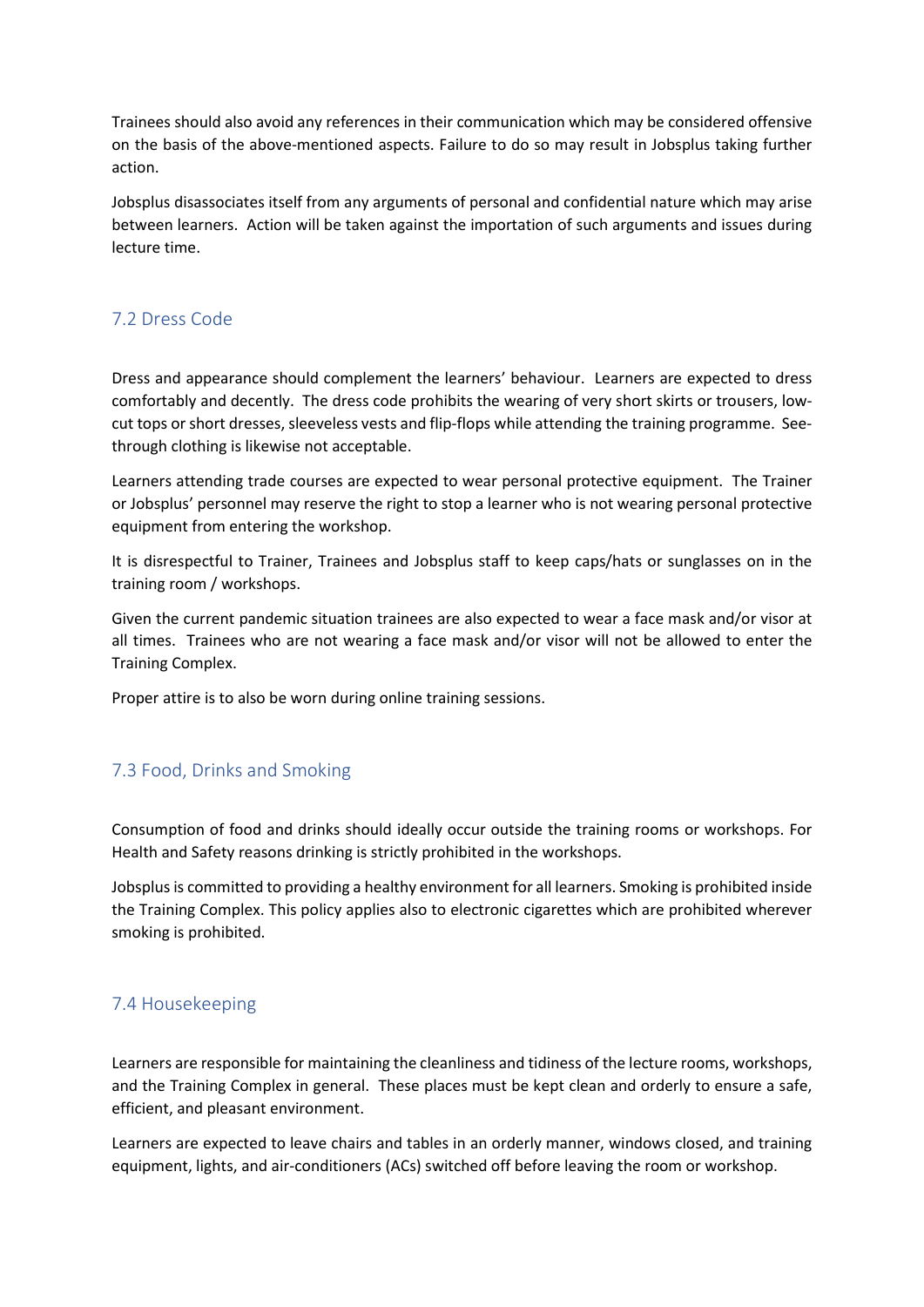## 7.5 Loss or Damage of Property

Jobsplus does not accept responsibility for loss or damage of personal property incurred by learners while following training programmes. It is advisable that learners do not bring any valuable items with them on the premises.

In case where theft is suspected, Jobsplus reserves the right to call in the police to perform routine searches.

# 7.6 Mobile Phones

Mobile phones should be set to silent during lecturing time and should be answered outside the lecture room after requesting the Trainer's permission. Outgoing mobile calls should be made outside the lecture room during breaks or before/after training sessions. Learners are not allowed to record sessions.

# 8. Learners' rights

## 8.1 Re-sit and Revision of Paper

If the learner fails the assessment because they do not obtain the minimum 45% pass mark, are absent during the assessment or have been caught cheating during the assessment, such learners will be offered to sit for the re-sit assessment. Learners are given a one-time opportunity to re-sit the relevant module assessment.

Learners who fail an assessment may request a revision of paper within 5 days from receiving the result. The request for a revision of paper is only applicable in those cases where the learner attains between 30% to 44% of the total marks in the assessment.

#### 8.1.1 Internal Verification of Assessment Papers

The process of Internal Verification of Assessment papers ensures consistency among trainers and fairness in the allocation of marks. The Quality Assurance Unit sample checks assessment papers to make sure that such assessments have been fairly corrected. If any discrepancies are found, then all assessment papers are checked. In such cases the Trainer is informed, and an explanation is requested from the Trainer. If necessary, the assessment mark obtained may be revised accordingly.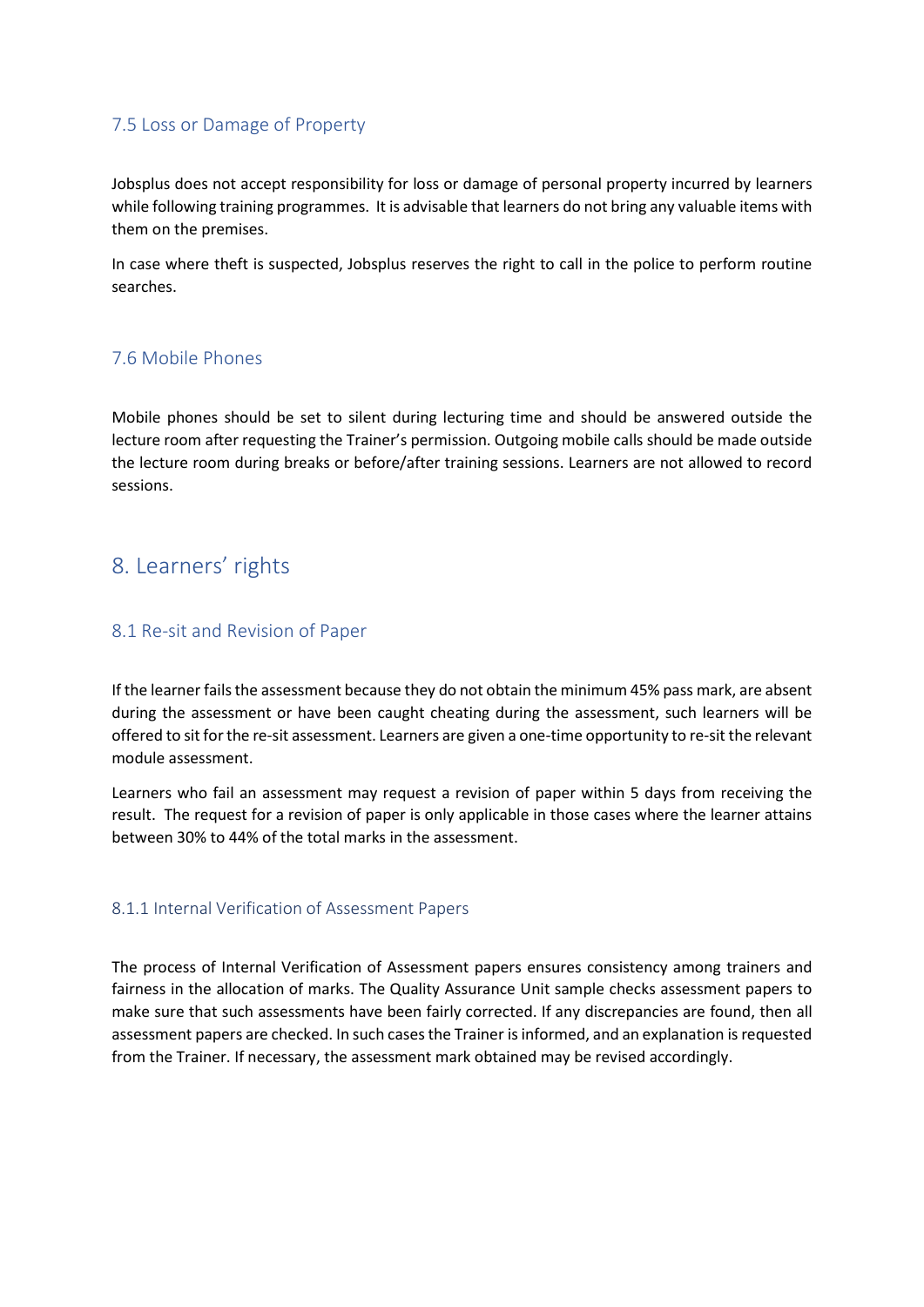# 8.2 Certification, Course Progression and Schemes available

After each course, provided that the learner attends at least 80% of the course and passes from the assessment of each module, the learner will be awarded a Certificate of Achievement. Those who attend at least 80% of the course but fail one or more modules, will be awarded a Confirmation of Attendance.

For long courses, when the learner will not be able to attend the 80% attendance, due to justified circumstances, the learner may be granted the possibility of joining another group. Justified circumstances should be explained in writing (or e-mail) to the course coordinator while following the course and accompanied by documentary evidence showing that the situation was unforeseen and could not be prevented. Examples of such situations include illnesses, bereavement, and court sittings, amongst others.

After completing some courses, learners may opt to further their competencies by following a more advanced course. Although this is not possible for all courses, some courses such as the Accounting courses, ECDL courses, Literacy courses and Trade courses offer this possibility.

Inactive or unemployed persons may opt to participate in several schemes which can help the individual obtain a work placement. For more information on such schemes, the learner can send an email on trainingschemes.jobsplus@gov.mt, and even access such information from the Jobsplus website: https://jobsplus.gov.mt/schemes-jobseekers.

Employed or unemployed individuals who would like to follow a course, which is not offered by Jobsplus can benefit from a scheme, which enables them to acquire funding to further their studies with other institutions. More details can be obtained from the Jobsplus website: https://jobsplus.gov.mt/schemes-jobseekers/training-pays-scheme, or by sending an email on tps.jobsplus@gov.mt.

# 8.3 Feedback and Evaluation

Jobsplus welcomes any suggestions from learners aimed at improving the training programme itself, the delivery of the course or even the assessment. Learners are encouraged to fill in the form which is provided to each learner at the end of the course/module. For online courses, learners are sent such a form via google forms.

Once these forms are received, the Quality Assurance unit evaluates such forms and highlights areas for improvement. This process is very important to Jobsplus as it allows our courses to remain relevant to the learners' needs.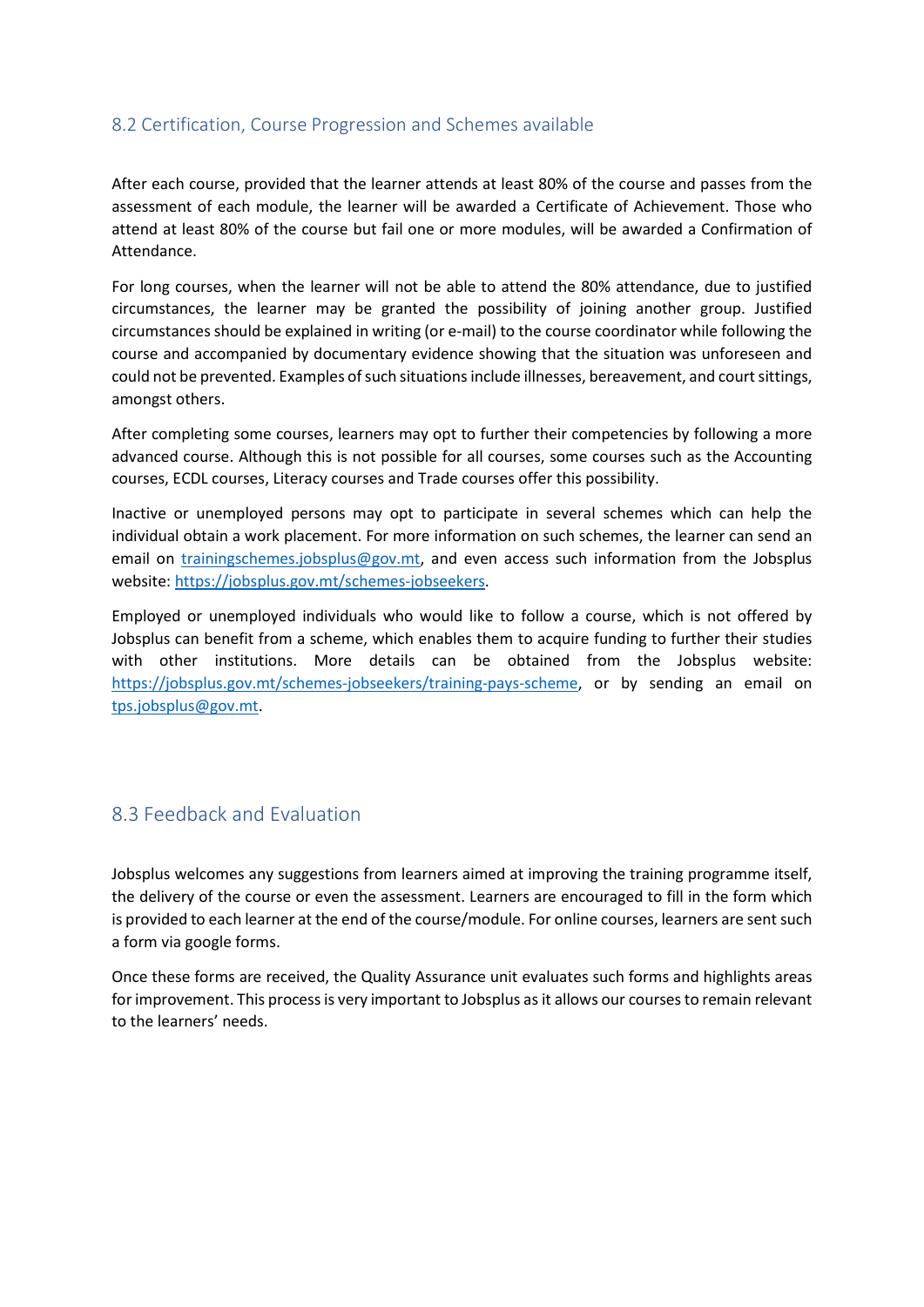# 8.4 Data Protection

Jobsplus commits itself to maintain learners' records accurately, securely and in a timely manner, as per the Data Policy Act and in a way in which they respect the requirements of GDPR legislation. Jobsplus obtains details relating to its clients when such clients either register for employment or apply for a course. Such records are kept up to date as much as possible. For online courses, upon joining the session, the student is consenting Jobsplus to fairly and lawfully collect, record and process personal data.

Jobsplus retains the right to process any personal data according to the Data Protection Act 2018 and the General Data Protection Regulations. Such data will not be disclosed to third parties unless such data is required in order to provide the client with employment and training services in accordance with Jobsplus' obligations within the Employment and Training Services Act XXVIII of 1990, or it is required under any other specific law.

The client retains the right to access his/her personal data as processed by Jobsplus. The client is required to provide correct data and to inform Jobsplus if any of this data change. The client retains the right to access, change and delete, where applicable, the information which concerns him/her.

# 8.5 Complaints

Jobsplus is committed to providing a high-quality educational experience to learners, supported by excellent academic and administrative support services. With that being said, Jobsplus recognises that sometimes problems do arise, and learners may wish to express their concerns or dissatisfaction. When such cases arise, Jobsplus encourages learners to bring forward such concerns and assures its learners that they will not be disadvantaged in any way for bringing such concerns to our attention. Complaints should relate specifically to one or more of the following:

- Failure of Jobsplus to meet obligations
- Misleading or incorrect information on Jobsplus' website and any other information provided by Jobsplus
- Concerns or issues relating to the delivery of a programme, teaching, supervision and/or administration.
- Poor quality of facilities, learning resources or services provided directly by Jobsplus
- Complaints involving other organisation or contractors who are providing a service on behalf of Jobsplus
- Complaints relating to allegations of discrimination, bullying, harassment, or victimisation by members of staff or other learners

Such complaints can either be submitted to the Training Coordinator, by filling out the Trainee Feedback Form at the end of the course/module, or even by sending an email on jobsplus@gov.mt. For more information regarding how to fill a complaint procedure with Jobsplus, kindly visit https://jobsplus.gov.mt/privacy-policy/complaints-procedure.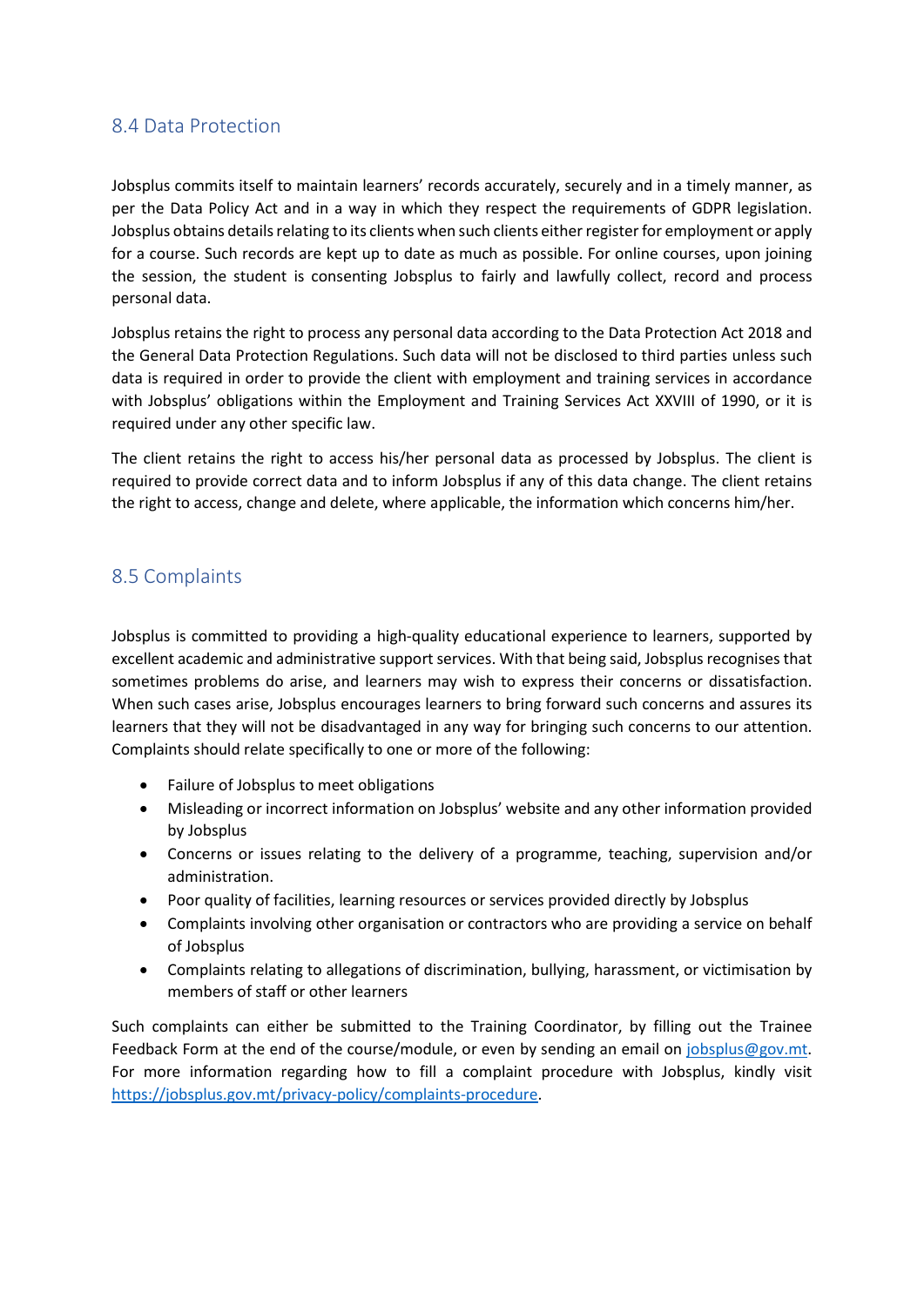# 9. Health and Safety

Jobsplus is committed to protecting the health and safety of its employees, trainers, learners, and visitors and ensuring the security of Jobsplus' premises and facilities. Jobsplus and its employees must observe and facilitate the adherence to the relevant laws, regulations, standards and policies and the observance of sound practices relating to matters of health and safety. Individuals should immediately report any threat or risk to health or safety, whether it be their own or others', and should take reasonable steps to promote physical security.

## 9.1 Fire

To prevent a fire caused by an electrical fault from occurring at the Training Complex, trainers and learners alike are encouraged to:

- Store away any combustible materials from sources of ignition
- Turn off any electrical equipment they use during training sessions before leaving the room/workshop
- Limit the use of electrical extension cords to the bare minimum

Jobsplus Training Complex is equipped with automated smoke detectors, an automated alarm system and hand-held fire extinguishers. Fire extinguishers are placed throughout the building and positioned according to the class of fire anticipated in the area.

# 9.2 Emergency Evacuation Plan

It is important that learners familiarise themselves with the evacuation routes and fire exits. Students who may require specific assistance to evacuate from the building should inform the course coordinator when registering for the course, so that the necessary arrangements can be made. In the event of a major emergency when an evacuation is required, learners should:

- Proceed to the nearest Emergency Exit in an orderly manner
- Refrain from using elevators
- Assist anyone who is having difficulty evacuating the building
- Listen to any instructions given by the Trainer or other responsible personnel
- Assemble at the designated Fire Assembly Point opposite the Main Reception
- Ensure that your Trainer has accounted for you
- Notify your Trainer of anyone who is still unaccounted for
- Await instructions on when it is safe to return to your training room